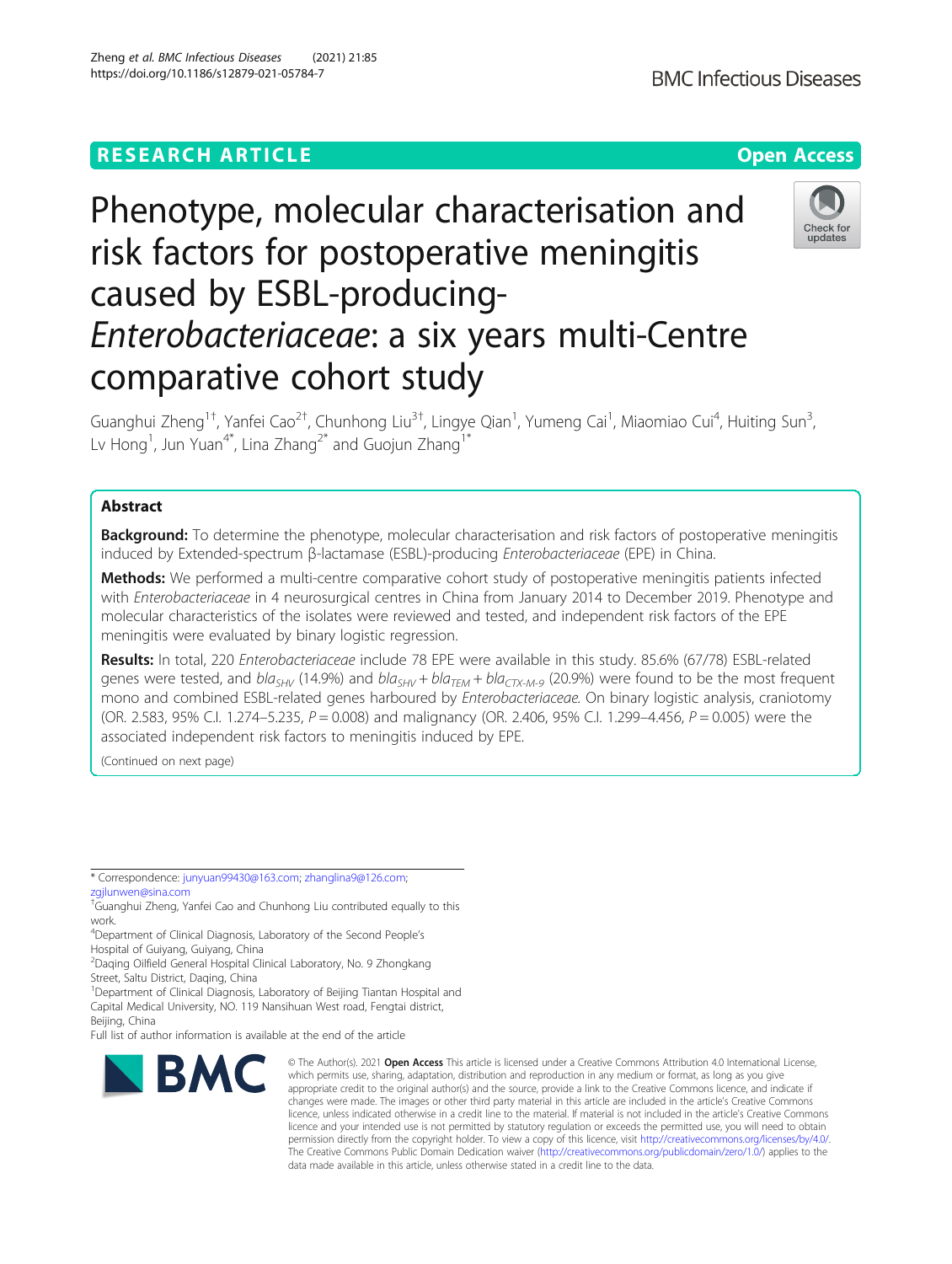#### (Continued from previous page)

Conclusions: To the best of our knowledge, this is the largest series focusing on risk factors of EPE meningitis which has been conducted in China. Craniotomy and malignancy were independent risk factors for EPE meningitis. The risk factors identified may be further utilized in clinical practice and research to avoid and reduce the mortality in future.

Keywords: ESBL, Enterobacteriaceae, Meningitis, Molecular characterisation, Risk factor

## Background

Postoperative meningitis, secondary to neurosurgical procedures, trauma, or shunt devices, is one of common healthcare-associated infections, which are a significant cause of perioperative morbidity, mortality and healthcare cost [[1,](#page-8-0) [2](#page-8-0)]. Incidence of postoperative meningitis in recent prospective studies varied between 0.7 and 25% [[3](#page-8-0)–[6\]](#page-8-0). In recent years, postoperative meningitis has been found to be closely related to the success of neurosurgical operation and mortality of neurosurgery patients; therefore, it has received increasing attention in clinical settings. Patients who underwent neurosurgery are known to have lower immunity, experience complicated longer duration of operations, and are more difficult to treat [[7](#page-8-0)]. Therefore, reducing the incidence of postoperative meningitis is an important task for neurosurgical physicians.

Various pathogens can cause postoperative meningitis, of which, and Enterobacteriaceae is a critical branch. Enterobacteriaceae has been reported to account for more than 20% of nosocomial infections [[8\]](#page-8-0). Multidrugresistant Enterobacteriaceae are more harmful due to their extensive drug resistance. Extended-spectrum βlactamase (ESBLs) production is one the most common antibiotic resistance mechanism of Enterobacteriaceae, and ESBL-producing Enterobacteriaceae (EPE) has been an increasingly implicated as a cause of infection. A previously study reported that prevalence of EPE rectal colonisation in healthy human beings was 14% globally, and the distribution varied extremely in different locations [[9\]](#page-8-0). Also, EPE, as a nosocomial pathogen, is a health threat among medical institutions, especially in surgery patients with immune-compromised or other comorbidities. In 2017, the WHO released a list of antibioticresistant bacteria that pose the greatest threat to human health, and for which new antibiotics are desperately needed. From that, EPE belongs to the first-grade priority (critical) and is a clinically ultra-threatening pathogen [[10\]](#page-8-0). The risk factors for EPE include prolonged mechanical ventilation [[11\]](#page-8-0), ICU admission [[12\]](#page-8-0), catheter usage  $[13]$  $[13]$ , severe illness  $[14]$  $[14]$ , and frequent antibiotic usage [[15](#page-8-0)]. However, few reports are target on risk assessment of postoperative meningitis. Existence of the blood-brain barrier may block antibiotics such as polymyxin B entering the central nervous system, and lead to EPE postoperative meningitis more harmful [\[16](#page-8-0)], therefore, risk factor assessment possess great clinical significance.

To better prevent and determine the treatment strategy of postoperative meningitis caused by EPE, we conducted a multi-centre comparative cohort study to explore the independent risk factors and assess clinical molecular characteristics of postoperative meningitis caused by EPE. To our knowledge, this is the first study globally to assess the molecular characteristics of EPE and risk factors of EPE postoperative meningitis.

## Methods

#### Study design

A comparative cohort study was performed at four neurological centres in China, including Beijing Tiantan Hospital and Capital Medical University, Sanbo Brain Hospital and Capital Medical University, Daqing Oilfield General Hospital and The Second People's Hospital of Guiyang between Jan 2014 and Dec 2019. The EPE molecular characteristics test of this study was approved by the ethical committee of Beijing Tiantan Hospital and Capital Medical University (KY-2019-095-03).

#### Patients

In the four centres, adult neurosurgical patients $(> 18$ years old) were included if they were survived at least 7 days with at least one cerebrospinal fluid (CSF) culture positive for Enterobacteriaceae. Patients who underwent only external ventricular drain (EVD) or CSF shunt or stereotactic surgery, without antimicrobial therapy not done in hospital and incomplete clinical medical records were excluded. All of the patients were followed-up for the diagnosis of postoperative meningitis during the first 30 days after neurosurgery. A flow chart of this study is shown in Fig. [1](#page-2-0).

Patients with Enterobacteriaceae postoperative meningitis were diagnosed by the diagnostic criteria of the Centres for Disease Control [[17,](#page-8-0) [18](#page-8-0)]. The criteria of Enterobacteriaceae meningitis was as follows: 1) Enterobacteriaceae cultured from neurosurgical patients' CSF; 2) one or more of the clinical symptoms or signs, including fever(> 38 °C), headache, meningeal signs (stiff neck, cranial nerve signs or irritability), with anti-infective treatment; and one or more of the clinical laboratory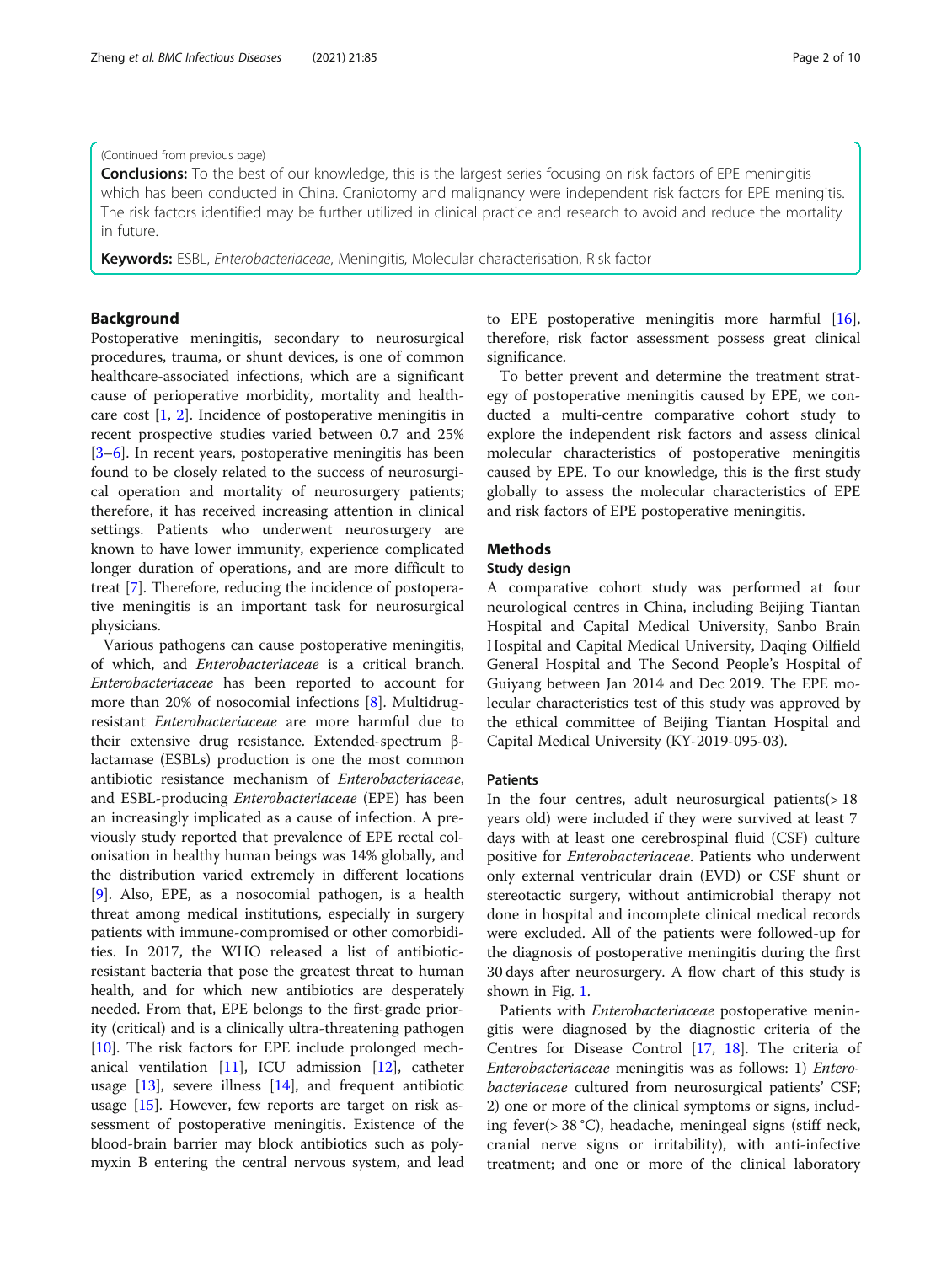<span id="page-2-0"></span>

tests as follows: 1) elevated CSF protein level, increased CSF leucocyte count, and/or decreased CSF glucose level; 2) appearance of gram-negative bacillus on gram stain of CSF; 3) growth of Enterobacteriaceae in patients' blood (by bacterial culture).

## Microbiology

All bacteria with the same growth characteristics of Enterobacteriaceae were classified to standard microbial identification procedure, and the identification system is VITEK-2 Compact system ((bioMerieux, Marcy l 'etoile, France, based on biochemical reaction) and VITEK MS (bioMerieux, Marcy l 'etoile, France, based on matrixassisted laser desorption/ionization time-of-flight mass spectrometry) system. Antimicrobial testing of susceptibility (AST) of Enterobacteriaceae was performed by the disc diffusion tests (Kirby-Bauer method) and broth microdilution method (MIC) and classified as sensitive, intermediate and resistant according to the Clinical and Laboratory Standards Institute (CLSI) 2019. Isolates tested with aztreonam or ceftazidime MICs  $> 1$  mg/L were screened for the presence of ESBL. Judgment of an ESBL phenotype of four Enterobacteriaceae (Klebsiella pneumoniae, Klebsiella oxytoca, Escherichia coli and Proteus mirabilis) was performed by Kirby-Bauer method according to the CLSI 2019. The test procedure is as follows: ceftazidime/clavulanate and cefotaxime/clavulanate discs, in comparison with ceftazidime and cefotaxime discs alone (Oxoid Ltd., Basingstoke, Unite Kingdom). According to the CLSI 2019 antimicrobial susceptibility testing standards [\[19](#page-8-0)], EPE was defined when an increase in a zone diameter  $\geq 5$  mm for either antibiotic together with clavulanate vs the zone diameter of the agent, and it is reported that the ESBL phenotype of other Enterobacteriaceae can also be determined by the same method as the above four Enterobacteriaceae [[20\]](#page-9-0). The left were defined as non-ESBL-producing Enterobacteriaceae (NEPE).

Molecular detection of  $bla_{CTX-M-1}$ ,  $bla_{CTX-M-9}$ ,  $bla_{SHV}$  $bla_{TEM}$ ,  $bla_{OXA-23}$  and  $bla_{OXA-66}$  were done by micro/ nanofluidic chip platform (MNCP) based on the loopmediated isothermal amplification (LAMP) method [\[21](#page-9-0)]. The extraction of the nucleic acid was done according to MNCP manufacturer's instructions. In addition, preparation of the isothermal amplification reaction solution and detection using the MNCP were the same as previously described [[22\]](#page-9-0).

## Therapy and clinical variables for evaluation

In this study, all of the patients' qualified daily progress records were established by analyse of the clinical database of the neurosurgery, infectious diseases and microbiology departments in the four centres described above. From that, we summarised and measured the status of antibiotic use and clinical outcomes in patients with postoperative meningitis, including antibiotic prophylaxis, empirical, definitive therapy and mortality. Antibiotics were employed by the neurosurgical doctors according to local or international common standards and antimicrobial susceptibility testing. Twenty-one characteristics of the postoperative meningitis patients were extracted from the clinical database for risk factor evaluation, including patients' routine information (age, male%), fever(> 38 °C), assist mechanical ventilation (AMV), bacteraemia, craniotomy, CSF leakage, diabetes mellitus, EVD, Glasgow Coma Scale (GCS), hospitalacquired pneumonia, hypertension, intensive care unit (ICU) admission, lumbar drainage (LD), long-time surgery duration(> 180 min), length of hospital stay (LOS), malignancy, postoperative infection time, reoperation, surgical wound classification, and time of cure of infection.

## Statistical analysis

All of the variables differences were evaluated by univariate analysis. Of them, the categorical variables were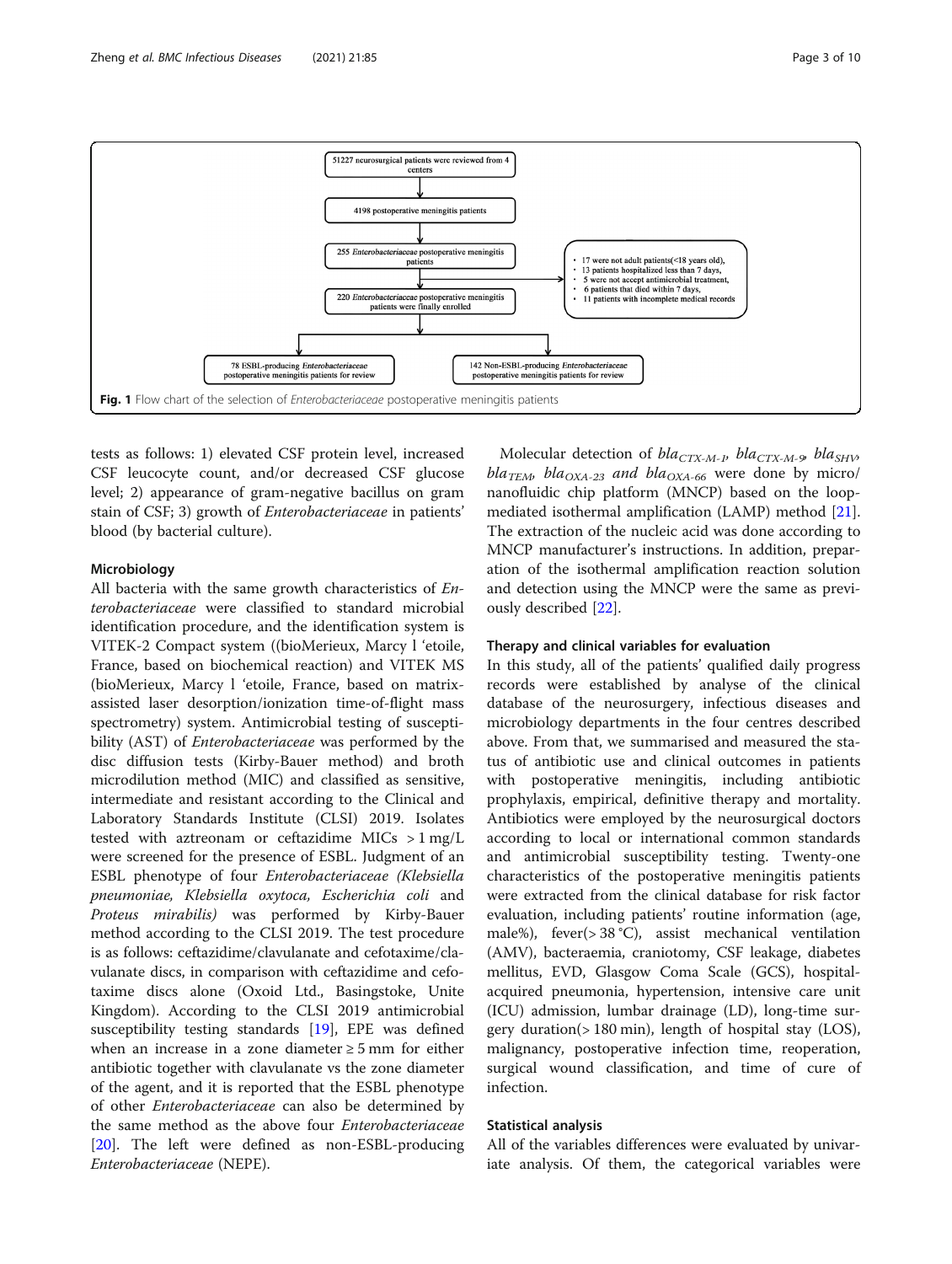assessed by Pearson's chi-squared test. Quantitative data were assessed using Student's t-test or one-way variance analysis test, and abnormally distributed quantitative variables were processed using Kruskal-Wallis or Mann-Whitney *U* test. Binary logistic algorithm was built to evaluate differences between the EPE and NEPE postoperative meningitis patients. Any variables with  $P < 0.1$  in the univariate analysis were carried forward in binary logistic regression algorithm to analyse the independent risk factor for EPE postoperative meningitis. Significance was defined as a  $P < 0.05$ , and calibration was analysed by Hosmere Lemeshow (H-L) test for goodness-of-fit. Statistical analyses were carried out by SPSS 22.0 (IBM, New York, USA). The graph was performed using Prism 7.0 (Graphpad, San Diego, USA).

## Result

## Patients

Over the 6 years of the study, a total of 51,227 neurosurgery patients and 4198 postoperative meningitis patients were included in the four centres described above. The infection rate was 8.2% (4198/51,227). Two hundred seventy-two cases of Enterobacteriaceae postoperative meningitis were recorded. Of them, 52 were excluded based on criteria (Fig. [1](#page-2-0)).

### Microbiology

The distribution of Enterobacteriaceae is shown in Table 1. From that, Klebsiella pneumoniae has the highest proportion (40.9%, 90/220), followed by Escherichia coli (17.3%, 38/220), Enterobacter aerogenes (10.0%, 22/220), and Enterobacter cloacae (9.1%, 20/220). The antimicrobial susceptibility test of the Enterobacteriaceae is shown in Fig. [2.](#page-4-0) The proportion of EPE was 35.5%. In carbapenem, sensitivity to meropenem and imipenem were both 85.0%. Among the 78 EPE, 67 isolates of ESBLrelated genes were detected by MNCP, and the  $bla<sub>SHV</sub>$  gene is the most frequent ESBL-related gene. Majority (58.2%, 39/67) of the gene-harbouring EPE contained multiple genes, and the most frequent ESBL-related gene combination of EPE is  $bla_{SHV} +$  $bla_{TEM} + bla_{CTX-M-9}$ . The whole distribution of the genes is shown in Fig. [3-](#page-4-0)A. Also, we classified all of the 67 EPE into 3 groups, including  $K$ . *pneumonia*,  $E$ . coli and others. The numbers of each groups' genes are shown in Fig. [3](#page-4-0)-B.

## Therapy and clinical outcomes of patients with Enterobacteriaceae postoperative meningitis

Table [2](#page-5-0) shows clinical therapy and outcomes of patients with Enterobacteriaceae postoperative meningitis. Of them 95.5% (210/220), 94.6% (208/220) and 97.7% (215/ 220) of patients received antibiotic prophylaxis, empirical antibiotics medication and definitive therapy. Finally

| <b>Table 1</b> Distribution of <i>Enterobacteriaceae</i> Species in four |  |  |
|--------------------------------------------------------------------------|--|--|
| neurosurgical centres                                                    |  |  |

| <b>Enterobacteriaceae</b> | EPE(78)    | <b>NEPE(142)</b> | <b>Total(220)</b> |
|---------------------------|------------|------------------|-------------------|
| Citrobacter koseri        | $0(0.0\%)$ | 4(2.8%)          | 4 (1.8%)          |
| Enterobacter aerogenes    | 6(7.7%)    | 16 (11.3%)       | 22 (10.0%)        |
| Enterobacter cloacae      | 4 (5.1%)   | 16 (11.3%)       | 20 (9.1%)         |
| Enterobacter gergoviae    | $0(0.0\%)$ | 1(0.7%)          | $1(0.4\%)$        |
| Enterobacter hormaechei   | $0(0.0\%)$ | $2(1.4\%)$       | 2(0.9%)           |
| Enterobacter sakazakii    | $0(0.0\%)$ | $1(0.7\%)$       | $1(0.4\%)$        |
| Escherichia coli          | 20 (25.6%) | 18 (12.7%)       | 38 (17.3%)        |
| Klebsiella oxytoca        | $0(0.0\%)$ | 11 (7.8%)        | 11 (5.0%)         |
| Klebsiella pneumoniae     | 42 (53.8%) | 48 (33.8%)       | 90 (40.9%)        |
| Morganella morganii       | $0(0.0\%)$ | 1(0.7%)          | $1(0.4\%)$        |
| Pantoea agglomerans       | 2(2.6%)    | 7 (4.9%)         | 9 (4.1%)          |
| Proteus mirabilis         | 1(1.3%)    | $0(0.0\%)$       | $1(0.4\%)$        |
| Proteus rettgeri          | $0(0.0\%)$ | $2(1.4\%)$       | 2(0.9%)           |
| Serratia marcescens       | 2(2.6%)    | 15 (10.6%)       | 17 (7.7%)         |
| Serratia plymuthica       | 1(1.3%)    | $0(0.0\%)$       | $1(0.4\%)$        |

83.6% (184/220) patients were cured in total, and 16.4% (36/220) patients died; among them, the mortality attributed to infection rate was 11.8% (26/220). There were no significant differences between the EPE and NEPE postoperative meningitis in the three treatment methods. However, in comparison with NEPE group, clinical outcome of mortality attribute to infection was significantly higher in EPE group (18.0% VS 8.4%,  $\chi$ 2 = 4.358, P = 0.049).

## Univariate analysis of risk factors for EPE postoperative meningitis

The main demographic and clinical characteristic data of EPE and NEPE postoperative meningitis groups are shown in Table [3.](#page-6-0) In univariate analysis of 21 factors in EPE- and NEPE-related postoperative meningitis patients, 4 factors were clinical significantly different  $(P < 0.05)$ , including: AMV ( $\chi$ 2 = 0.007, P = 0.007), surgical wound classification ( $\chi$ 2 = 5.265, P = 0.024), craniotomy ( $\chi$ 2 = 14.675,  $P < 0.001$ ) and malignancy  $(\chi 2 = 4.466, P = 0.048).$ 

## Binary logistic analysis of risk factors for EPE postoperative meningitis

We conducted a binary logistic analysis to evaluate the independent risk factor of EPE postoperative meningitis (Table [4](#page-6-0)). Firstly, we included all the factors with  $P < 0.1$ in the univariate analysis into the binary logistic analysis. Then, the H-L test of the model was calculated for calibration. All the variables embedded in the algorithm by binary logistic analysis were listed in Table [4.](#page-6-0) From that, craniotomy (odds ratio (OR) 2.583, 95% confidence interval(C.I.) 1.274–5.235,  $P = 0.008$  and malignancy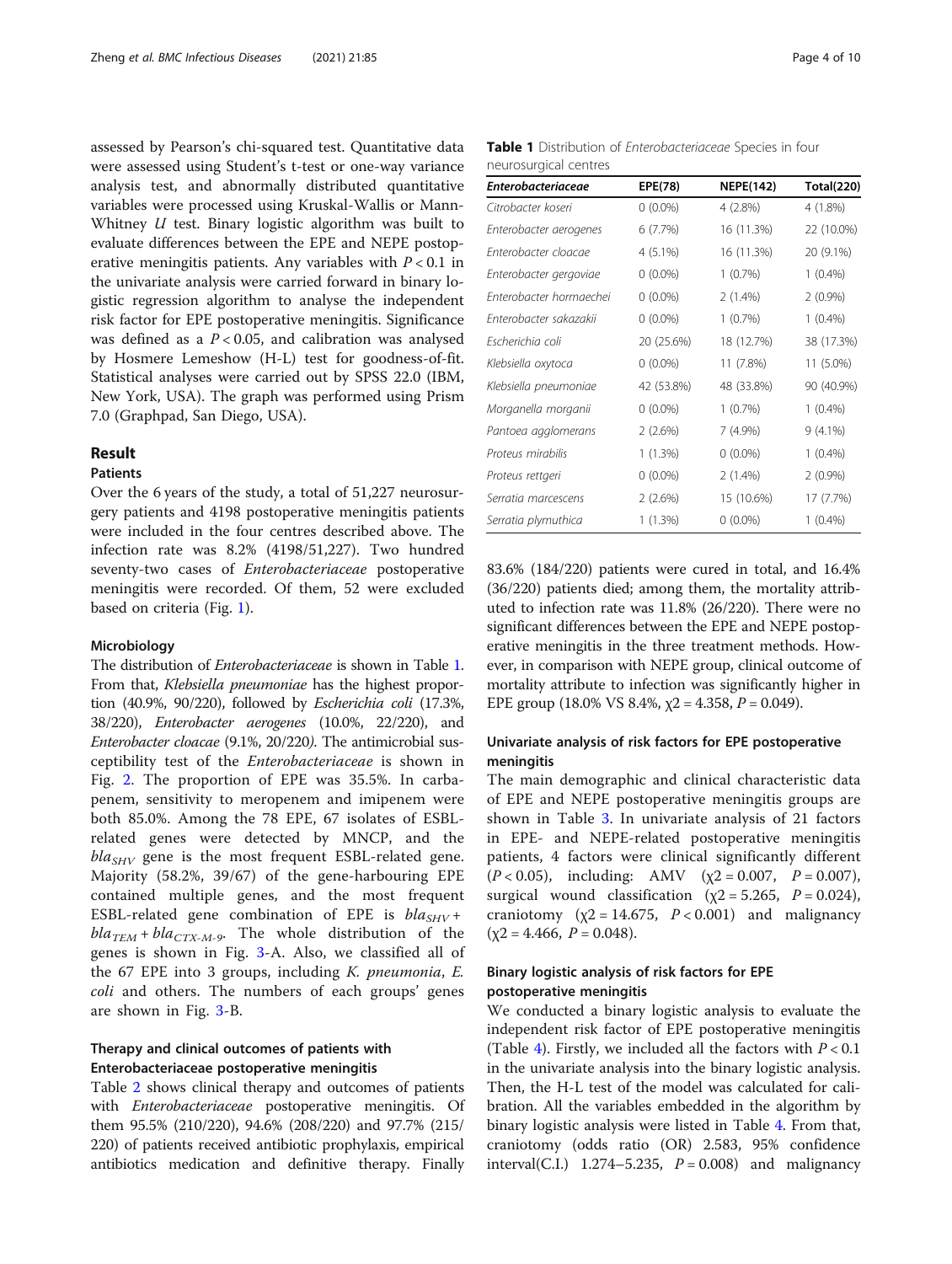<span id="page-4-0"></span>

(OR 2.406, 95% C.I. 1.299–4.456,  $P = 0.005$ ) were independent risk factors for EPE meningitis, and the H-L test is  $0.773$  ( $> 0.05$ ).

## Discussion

In this multi-centre study, we conduct the largest neurosurgical individuals with Enterobacteriaceae postoperative meningitis up to now, including 220 adult patients during 2014–2019. Characteristics of the molecular epidemiology, and risk factors in EPE postoperative meningitis were screened. Of them, craniotomy (OR 2.583, 95% C.I. 1.274–5.235,  $P = 0.008$ ) and malignancy (OR 2.406, 95% C.I. 1.299–4.456,  $P = 0.005$ ) were independent risk factors for EPE postoperative meningitis, and the mortality attributed to infection between the two groups is significantly different. It was also confirmed that the majority of EPE contained more than one ESBL related gene, while  $bla_{SHV} + bla_{TEM} + bla_{CTX-M-9}$  is the most frequent gene combination.

Enterobacteriaceae is one of the critical pathogenic bacteria that cause nosocomial infections, occupying a large proportion of all pathogenic bacteria. As previously reported, EPE has played a vital role in nosocomial infection [[23](#page-9-0)]. It has the properties of easy to acquire resistance genes (e.g., horizontal gene transfer) [\[24](#page-9-0)], and high pathogenicity [\[25](#page-9-0)]. It has strong drug resistance characteristics, and the incidence of ESBL production is 35.5%, but the proportion of ESBL production by  $K$ . pneumoniae and  $E$ . coli is as high as 46.7 and 52.6%. The WHO ranks EPE as the first priority of grade (critical), it has extensive drug resistance and is resistant to most β-lactam antibiotics

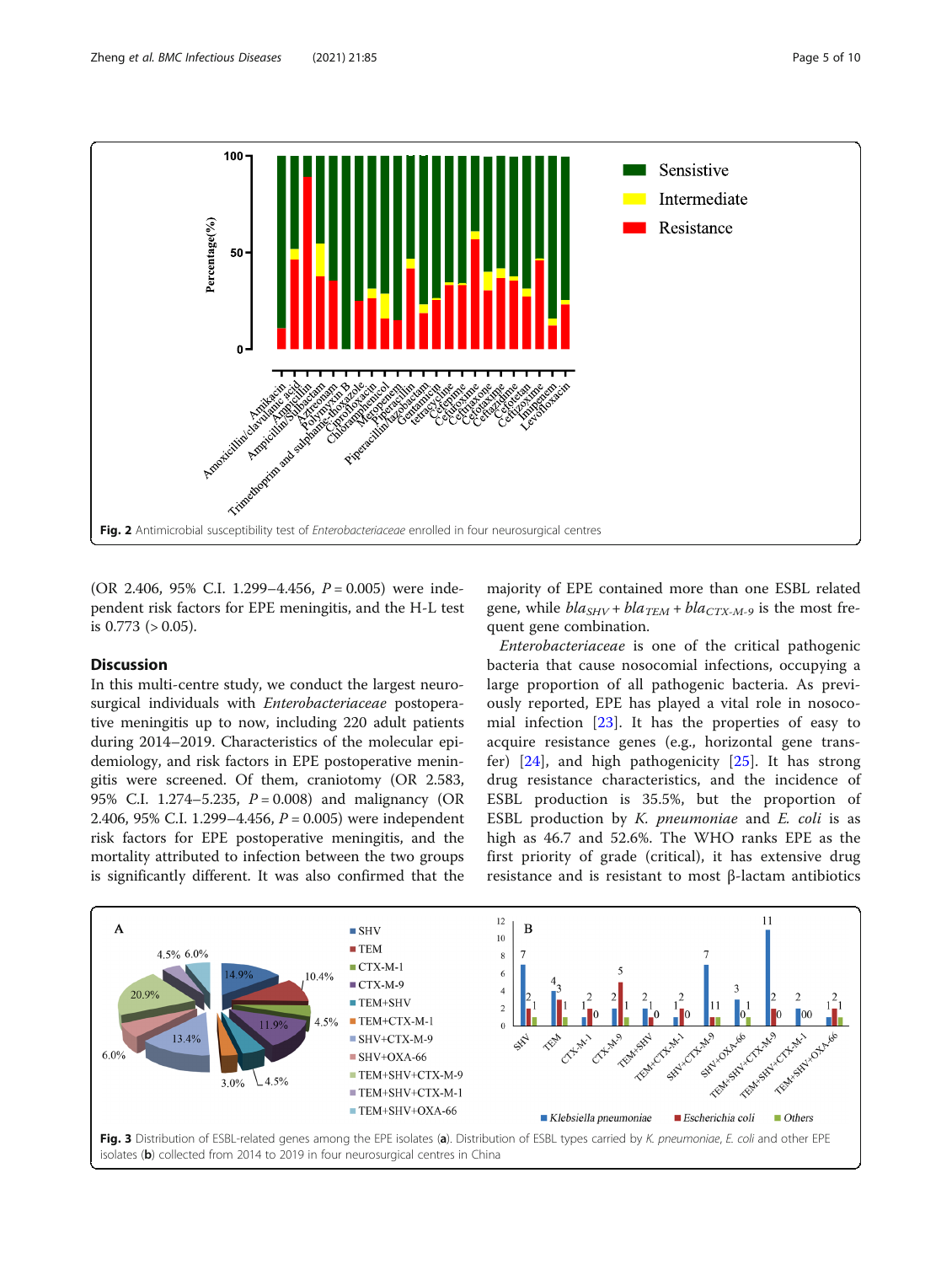<span id="page-5-0"></span>

| <b>Antibiotics</b>                    | <b>Total (220)</b> | EPE (78)   | <b>NEPE (142)</b> | χ2    | P     |
|---------------------------------------|--------------------|------------|-------------------|-------|-------|
| Antibiotic prophylaxis                | 210 (95.4%)        | 73 (93.6%) | 133 (93.7%)       |       | 0.999 |
| Ceftazidime                           | 13 (5.9%)          | $7(9.0\%)$ | 6(4.2%)           | 2.055 | 0.229 |
| Ceftriaxone                           | 34 (15.4%)         | 14 (18.0%) | 20 (14.1%)        | 0.589 | 0.440 |
| Cefuroxime                            | 109 (49.6%)        | 38 (48.7%) | 71 (50.0%)        | 0.596 | 0.460 |
| Meropenem                             | $9(4.1\%)$         | 3(3.8%)    | 6 (4.2%)          | 0.018 | 0.999 |
| Erythromycin                          | 13 (5.9%)          | 5(6.4%)    | 8 (5.6%)          | 0.055 | 0.774 |
| Cefoperazone/Sulbactam                | 11 (5.0%)          | 2(2.6%)    | $9(6.3\%)$        | 1.512 | 0.334 |
| Others                                | 17 (7.7%)          | 4 (5.1%)   | 13 (9.2%)         | 1.148 | 0.428 |
| Received empirical antibiotics        | 208 (94.6%)        | 73 (93.6%) | 135 (95.1%)       | 0.241 | 0.758 |
| Single antibiotics                    | 75 (34.1%)         | 23 (29.5%) | 52 (36.6%)        | 1.010 | 0.365 |
| Ceftriaxone                           | 11 (5.0%)          | 4 (5.13%)  | 7 (4.9%)          | 0.197 | 0.728 |
| Meropenem                             | 46 (20.9%)         | 15 (19.2%) | 31 (21.8%)        | 0.211 | 0.798 |
| Cefuroxime                            | 4 (1.8%)           | 1(1.3%)    | 3(2.1%)           | 0.064 | 0.999 |
| Vancomycin                            | 14 (6.4%)          | 3(3.8%)    | 11 (7.8%)         | 0.691 | 0.529 |
| Combination antibiotics (2)           | 113 (51.4%)        | 42 (53.8%) | 71 (50.0%)        | 0.466 | 0.560 |
| Vancomycin + Meropenem                | 96 (43.6%)         | 35 (44.9%) | 61 (43.0%)        | 0.138 | 0.788 |
| Vancomycin + Ceftazidime              | 7(3.2%)            | $3(3.8\%)$ | 4 (2.8%)          | 0.103 | 0.710 |
| Others                                | 10 (4.6%)          | $4(5.1\%)$ | $6(4.2\%)$        | 0.038 | 0.999 |
| Combination antibiotics (3)           | 28 (12.7%)         | 9 (11.5%)  | 19 (13.4%)        | 0.124 | 0.833 |
| Vancomycin + Meropenem +Cefuroxime    | 8 (3.6%)           | 3(3.8%)    | 5(3.5%)           | 0.147 | 0.999 |
| Vancomycin + Meropenem +Tinidazole    | 6(2.7%)            | 3(3.8%)    | $3(2.1\%)$        | 1.116 | 0.352 |
| Others                                | 14 (6.4%)          | 3(3.8%)    | 11 (7.8%)         | 1.474 | 0.420 |
| Received definitive therapy           | 215 (97.7%)        | 74 (94.9%) | 141 (99.3%)       | 4.436 | 0.055 |
| Single antibiotics                    | 67 (30.4%)         | 19 (24.4%) | 48 (33.8%)        | 1.584 | 0.220 |
| Meropenem                             | 61 (27.7%)         | 16 (20.5%) | 45 (31.7%)        | 1.519 | 0.341 |
| Ceftriaxone                           | 4 (1.8%)           | 2(2.6%)    | $2(1.4\%)$        | 0.981 | 0.371 |
| Colistin                              | $2(0.9\%)$         | 1(1.3%)    | 1(0.7%)           | 0.475 | 0.490 |
| Combination antibiotics (2)           | 128 (58.2%)        | 48 (61.5%) | 80 (56.3%)        | 1.331 | 0.306 |
| Vancomycin + Meropenem                | 105 (47.7%)        | 39 (50.0%) | 66 (46.5%)        | 0.032 | 0.999 |
| Vancomycin + Ceftazidime              | 8 (3.6%)           | 3(3.8%)    | 5(3.5%)           | 0.001 | 0.999 |
| Meropenem + Tigecycline               | 8 (3.6%)           | 2(2.6%)    | 6(4.2%)           | 0.569 | 0.709 |
| Others                                | 7 (3.2%)           | 4 (5.1%)   | $3(2.1\%)$        | 1.219 | 0.424 |
| Combination antibiotics (3)           | 20 (9.1%)          | 7 (9.0%)   | 13 (9.2%)         | 0.003 | 0.999 |
| Colistin+ Meropenem + Trimethoprim    | 7(3.2%)            | 2(2.6%)    | 5(3.5%)           | 0.196 | 0.999 |
| Colistin+Tigecycline + Meropenem      | 6(2.7%)            | 3(3.8%)    | $3(2.1\%)$        | 0.848 | 0.613 |
| Others                                | 7(3.2%)            | 2(2.6%)    | 5(3.5%)           | 0.196 | 0.999 |
| <b>Clinical Outcome</b>               |                    |            |                   |       |       |
| Improved and cured                    | 184 (83.6%)        | 62 (79.5%) | 122 (85.9%)       | 1.520 | 0.254 |
| Mortality attributed to infection     | 26 (11.8%)         | 14 (18.0%) | 12 (8.4%)         | 4.358 | 0.049 |
| Mortality not attributed to infection | 10 (4.6%)          | 2(2.6%)    | 8 (5.6%)          | 1.093 | 0.500 |

except carbapenem. High rates of sensitivity were found against aminoglycoside; however, ototoxicity and nephrotoxicity of the aminoglycoside blocked clinical applications [\[26](#page-9-0)].

This study confirmed that the majority of EPEs does not pose single ESBL-resistance gene. The proportion of EPE with a single gene is 41.8%. Among them, the  $bla_{SHV}$  gene is the most frequent ESBL-related gene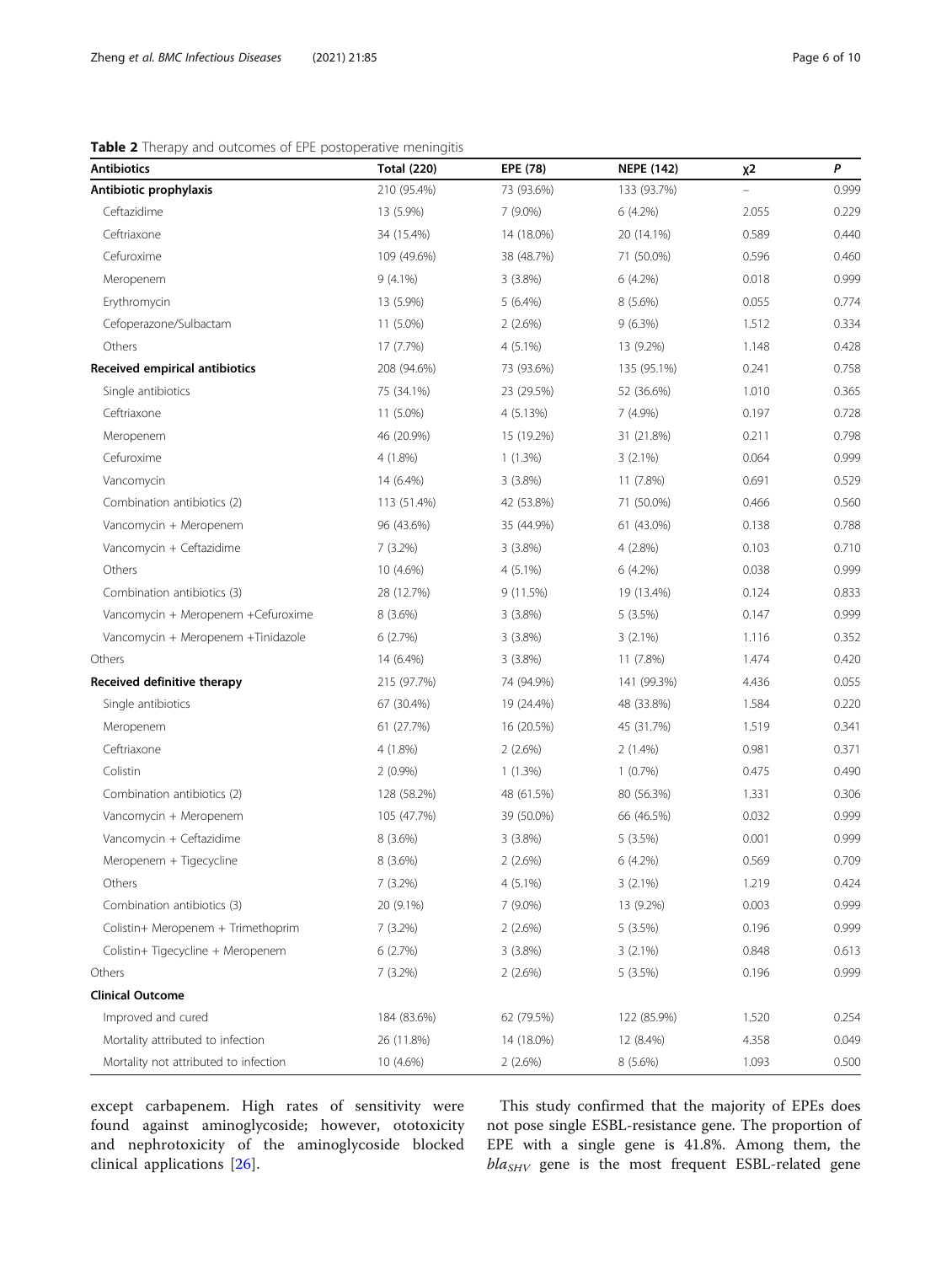<span id="page-6-0"></span>Table 3 Characteristics of patients and Univariate analysis between f EPE and NEPE postoperative meningitis

| Characteristics                   | <b>Total (220)</b> | EPE (78)   | <b>NEPE (142)</b> | $Z/\chi2$ | P       |
|-----------------------------------|--------------------|------------|-------------------|-----------|---------|
| Age (years)                       |                    |            |                   | 0.400     | 0.565   |
| Median                            | 45                 | 45         | 43                |           |         |
| IQR                               | $30 - 55$          | $30 - 59$  | $31 - 52$         |           |         |
| Male%                             | 126 (57.3%)        | 49 (62.8%) | 77 (54.2%)        | 1.520     | 0.255   |
| Hypertension                      | 45 (20.4%)         | 18 (23.1%) | 27 (19.0%)        | 0.511     | 0.489   |
| Diabetes mellitus                 | 16 (7.3%)          | $5(6.4\%)$ | 11 (7.8%)         | 0.133     | 0.793   |
| Fever ( $b.t > 38 °C$ )           | 130 (59.1%)        | 42 (53.8%) | 88 (62.0%)        | 1.375     | 0.254   |
| LD                                | 99 (45.0%)         | 40 (51.3%) | 59 (41.3%)        | 1.927     | 0.202   |
| <b>EVD</b>                        | 113 (51.4%)        | 36 (46.2%) | 77 (54.2%)        | 1.313     | 0.263   |
| Long surgery duration (> 180 min) | 126 (57.3%)        | 50 (64.1%) | 76 (53.5%)        | 2.304     | 0.155   |
| CSF Leakage                       | 48 (21.8%)         | 20 (25.6%) | 28 (19.7%)        | 1.035     | 0.312   |
| Reoperation                       | 56 (25.4%)         | 24 (30.8%) | 32 (22.5%)        | 1.799     | 0.198   |
| AMV                               | 72 (32.7%)         | 35 (44.9%) | 37 (26.1%)        | 8.095     | 0.007   |
| LOS (days)                        |                    |            |                   | 1.326     | 0.198   |
| Median                            | 35                 | 38         | 34                |           |         |
| IQR                               | $20 - 41$          | $20 - 42$  | $20 - 40$         |           |         |
| Time of cure of infection (days)  |                    |            |                   | $-1.620$  | 0.626   |
| Median                            | 13                 | 13         | 13                |           |         |
| IQR                               | $8 - 20$           | $7 - 18$   | $8 - 22$          |           |         |
| Surgical wound classification     |                    |            |                   | 5.265     | 0.024   |
| Clean (I)                         | 116 (52.7%)        | 51 (65.4%) | 70 (49.3%)        |           |         |
| Clean-contaminate (II)            | 104 (47.3%)        | 27 (34.6%) | 72 (51.7%)        |           |         |
| Craniotomy                        | 114 (51.8%)        | 54 (69.2%) | 60 (42.2%)        | 14.675    | < 0.001 |
| GCS                               |                    |            |                   | $-1.984$  | 0.232   |
| Median                            | 8                  | $\,8\,$    | 9                 |           |         |
| <b>IQR</b>                        | $6 - 12$           | $5 - 10$   | $7 - 12$          |           |         |
| Postoperative infection time      |                    |            |                   | 1.284     | 0.366   |
| Median                            | $\overline{7}$     | 8          | 7                 |           |         |
| <b>IQR</b>                        | $4 - 13$           | $4 - 14$   | $3 - 12$          |           |         |
| ICU admission                     | 89 (40.4%)         | 37 (47.4%) | 52 (36.6%)        | 2.445     | 0.151   |
| Malignancy                        | 103 (46.8%)        | 44 (56.4%) | 59 (41.6%)        | 4.466     | 0.048   |
| Bacteraemia                       | 49 (22.3%)         | 19 (24.4%) | 30 (21.1%)        | 0.304     | 0.613   |
| Hospital-acquired pneumonia       | 67 (30.4%)         | 27 (34.6%) | 40 (28.2%)        | 0.988     | 0.359   |

| <b>Table 4</b> Binary logistic analysis of risk factors for EPE |  |
|-----------------------------------------------------------------|--|
| postoperative meningitis (OR: odds ratio; C.I.: confidence      |  |
| interval: H-L: Hosmere Lemeshow)                                |  |

| <b>Variables</b>                                      |       | OR. | 95% C.I.                  | H-L test |
|-------------------------------------------------------|-------|-----|---------------------------|----------|
| Surgical wound classification 0.703 1.134 0.594-2.169 |       |     |                           | 0.773    |
| Craniotomy                                            |       |     | 0.008 2.583 1.274-5.235   |          |
| Malignancy                                            |       |     | $0.005$ 2.406 1.299-4.456 |          |
| AMV                                                   | 0.123 |     | 1.652 0.873-3.127         |          |

harboured by Enterobacteriaceae strains in the four centres of China during the past 6 years. ESBL-related genes are distributed differently around the world. Similar to our findings, one report conducted by Yahaya al [[27](#page-9-0)] shows that  $bla_{SHV}$  (36.4%) was the most frequent genotype in EPE, followed by  $bla_{TEM}$  (31.4%) and  $bla_{CTX-M}$ (27.3%). In a previous analysis of ESBL carriage of Enterobacteriaceae,  $bla_{CTX-M-15}$  was the dominant ESBLproducing gene in all European countries except Greece, where  $bla_{SHV}$  were more common [\[28](#page-9-0)]. In the Netherlands, it's reported that  $bla_{CTX-M-1}$  was the predominant gene [\[29](#page-9-0)]. Previously studies above certified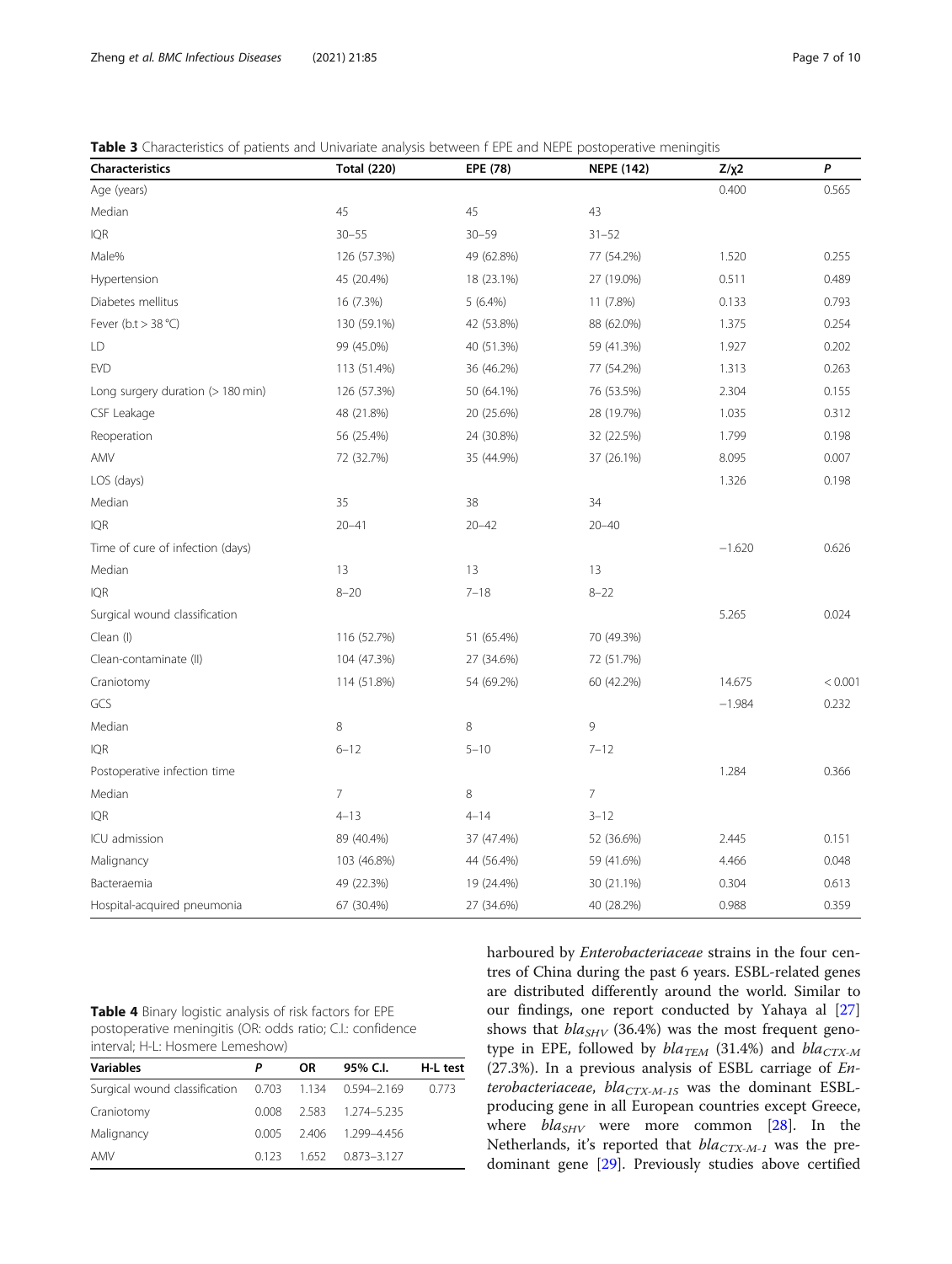that predominance gene varied in different regions and probably determine the resistance phenotypes of the microorganisms. Further, the dominant genotypes of distinct EPE are different; For example, the highest genotype proportion of K. pneumoniae is  $bla_{SHV}$ , and that of E. coli is  $bla_{CTX-M-15}$ . Meanwhile, it was reported that EPE always carried various ESBL-related genes other than monogenotype [[30](#page-9-0)]. The most frequent ESBL-related gene combination of EPE is  $bla_{SHV} + bla_{TEM} + bla_{CTX-M-9}(20.9\%),$ followed by  $bla_{SHV} + bla_{CTX-M-9}(13.4\%)$ , and the possible reason as follows: Firstly, plasmids possessing  $bla_{\text{CTX-M}}$ genotypes are admitted to possessing other ESBL-related genes transmitting resistance to a series of antibiotics. Secondly, single replicon in distinct resistance gene location may lead to co-selection and may contribute to the dis-semination [[31](#page-9-0)].

The second- or third-generation cephalosporins were employed as antibiotic prophylaxis for postoperative meningitis patients ahead of the neurosurgery, which can prevent the invasion of pathogenic bacteria during the operation. In the empirical treatment, there are more antibiotics for selection, but vancomycin+meropenem is the main choice. This is because neurosurgery is generally complicated, and the use of the most effective antibiotics, such as carbarpenem, can most likely reduce the infection rate. In the definitive therapy, small percentage of patient population received monotherapy with meropenem. Carbarpenem seems to be the most frequently used antibiotic to cure EPE infections. Practice guidelines for management of ventriculitis/meningitis have been announced previously [[32\]](#page-9-0), a third-generation generation cephalosporin, such as ceftriaxone is endorsed for NEPE meningitis, while meropenem is endorsed as the first-line drugs target on EPE meningitis by general guidelines [[33](#page-9-0), [34](#page-9-0)].

Nevertheless, carbapenems should be used with caution because its overuse will generate acquisition of carbarpenem intermediate/resistant isolates by degrees. Also, resistance to third-generation cephalosporin in Enterobacteriaceae is always associated with ESBL, whereas resistance to carbapenems can be caused by production of an ESBL or plasmid mediated coded AmpC cephalosporinase combined with an efflux pump system or a decrease in outer membrane permeability [\[35](#page-9-0)–[37\]](#page-9-0). It is reported that the mutation rate of the membrane permeability of Enterobacteriaceae is relatively high [\[38](#page-9-0), [39](#page-9-0)], so when dealing with meningitis caused by EPE, even if it is treated with carbapenem antibiotics, good clinical outcomes may not be obtained. All of the 220 cases of Enterobacteriaceae in this study were sensitive to polymyxin B, which maybe the last line of defence against EPE or Carbapenem-resistant Enterobacteriaceae (CRE). It is reported that polymyxin B can be injected intrathecally in patients with severe Gram-negative bacteria  $[40]$  $[40]$ , which maybe the ultimate choice for *En*terobacteriaceae infection. However, polymyxin B causes nephrotoxicity, neuromuscular blockages and other adverse reactions, such as respiratory depression, and its application is limited to patients with critical disease. Therefore, to better deal with EPE postoperative meningitis, prevention of infection is still one of the main choices.

At present, several studies have explored the risk factors of postoperative meningitis. However, most of them focused on the incidence and total risk factors of neurosurgical meningitis. For example, a case-control study reports that patients with EVD, LD and diabetes were risk factors of meningitis after neurosurgery [\[3](#page-8-0)]. Another study showed that, hydrocephalus, Koos grade IV, operative duration > 3 h and intraoperative bleeding volume >400 ml were significantly were independent risk factors of postoperative meningitis after microsurgery for vestibular schwannoma. Fewer studies have focused on clinical characteristics and risk factors, specifically for multidrug resistant bacterial meningitis. Pintado et al. conducted a comparative cohort study to evaluate the prognostic factors of methicillin-resistant Staphylococcus aureus meningitis and concluded that mortality was related to indwell of cerebrospinal devices (OR 7.9, 95% CI 3.1–20.3,  $P < 0.001$  [[2\]](#page-8-0). Yagel conducted a matched case-control study to evaluate the bacteraemia caused by EPE and NEPE, and the result showed that Gramnegative bacteria have statistically significantly different factors involved in successful and failed treatment, including pathogen types, highest body temperature in the first 24 h of symptoms, CSF glucose content and meropenem susceptibility  $[41]$ . In this study, 21 variables were evaluated and binary logistic analysis of risk factors indicating that craniotomy and malignancy are individual independent risk factors of EPE postoperative meningitis. For craniotomy and malignancy patients, surgical operation is complicated, and the prognosis and the patient's own immunity is poor, which may lead to a high incidence of infection in patients. In addition, patients with malignancy have adopted high-level preoperative and empirical treatment  $[42]$  $[42]$ , which may induce resistance to Enterobacteriaceae. Also, due to poor patient prognosis, the proportion of patients who gradually received highgrade antibiotics is high, and NEPE that cannot infect the patient's central nervous system directly may lead to Enterobacteriaceae meningitis.

Some limitations still exist in this study. First, this is a retrospective study, and the conclusion mostly depends on the accuracy of the data in hospital, which may result in selection bias, although we did a prospective genetic study of Enterobacteriaceae. Second, we did not include all clinical variables related to meningitis, such as grade of the tumors, multiple catheter insertion, and primary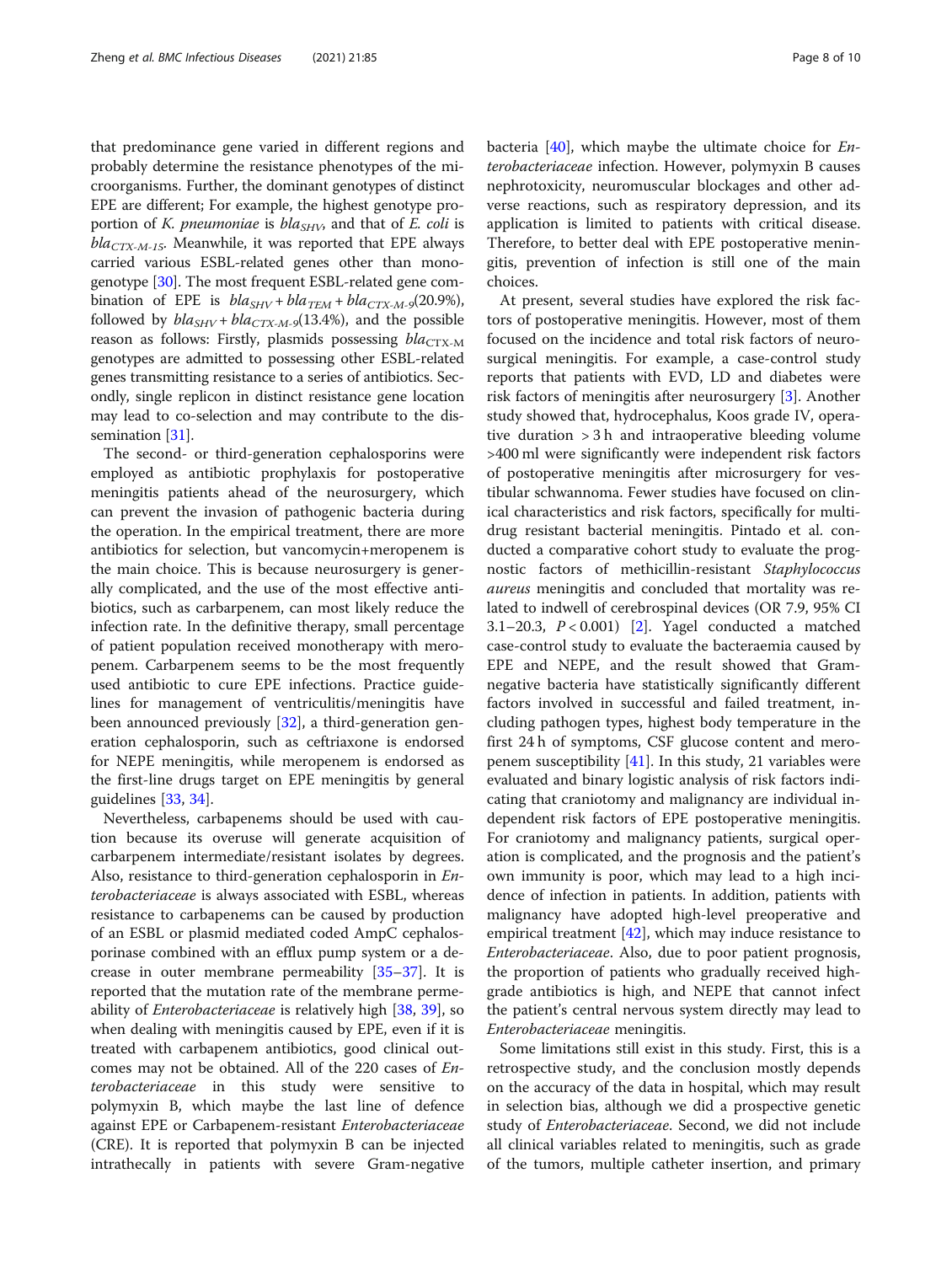<span id="page-8-0"></span>clinical laboratory tests were not embedded. In our next study, we will conduct a prospective study to include more neurosurgical centres (6–8) and patients (300– 500) and strive to achieve a universal risk factor assessment algorithm across China, creating a more objective risk factor assessment and prediction of EPE postoperative meningitis.

#### Conclusion

To our knowledge, this study is the first one to conduct a multi-centre molecular and comparative cohort study of EPE postoperative meningitis. Enterobacteriaceae postoperative meningitis is a relatively serious clinical challenge worldwide. We have determined the characteristics of the Enterobacteriaceae, molecular epidemiology and evaluated the risk factors and treatment of postoperative meningitis. Craniotomy and malignancy were determined to be independent risk factors for EPE postoperative meningitis, and it is necessary to pay attention to prevention and treatment clinically.

#### Abbreviations

EPE: ESBL-producing Enterobacteriaceae; CSF: cerebrospinal fluid; EVD: external ventricular drain; MIC: microdilution method; CLSI: Clinical and Laboratory Standards Institute; NEPE: non-ESBL-producing Enterobacteriaceae; MNCP: micro/nanofluidic chip platform; GCS: Glasgow Coma Scale; ICU: intensive care unit; LD: lumbar drainage; LOS: length of hospital stay; AMV: assist mechanical ventilation; H-L: Hosmere Lemeshow

#### Acknowledgements

I want to take this chance to thanks to Yijun Shi, Yan Zhang, they give me many academic and precious suggestions at this section and helps me to correct my paper.

#### Authors' contributions

Conception and design of study: GJZ, LNZ, JY. Data collection: LYQ, MMC, HTS, YFC. Analysis and/or interpretation of data: CHL, YMC. Drafting the manuscript: GHZ, HL. All authors have read and approved the manuscript.

#### Funding

This study was supported by research grant: QML20180502, Beijing Municipal Administration of Hospitals. The fund supported the detection of all drug resistance genes in this study.

#### Availability of data and materials

The datasets used and/or analysed during this study are available from the corresponding author on reasonable request.

#### Ethics approval and consent to participate

This study was approved by the ethical committee of Beijing Tiantan Hospital and Capital Medical University (Approved Number: KY-2019-095-03). Since this study is a retrospective study, an ethical review was applied to waive the patient's informed consent.

#### Consent for publication

Not applicable.

#### Competing interests

On behalf of all authors, the corresponding author states that there is no competing interests.

#### Author details

<sup>1</sup>Department of Clinical Diagnosis, Laboratory of Beijing Tiantan Hospital and Capital Medical University, NO. 119 Nansihuan West road, Fengtai district, Beijing, China. <sup>2</sup>Daqing Oilfield General Hospital Clinical Laboratory, No. 9

Zhongkang Street, Saltu District, Daqing, China. <sup>3</sup>Department of Clinical Diagnosis, Laboratory of Sanbo Brain Hospital and Capital Medical University, NO.50 Yikesong Road, Haidian District, Beijing, China. <sup>4</sup>Department of Clinical Diagnosis, Laboratory of the Second People's Hospital of Guiyang, Guiyang, China.

#### Received: 25 September 2020 Accepted: 11 January 2021 Published online: 19 January 2021

#### References

- 1. Farina J, Colque ÁM, Del Castillo M, Cremona A, Cornistein W, Staneloni MI. [Post-neurosurgical infections. Update and intersociety recommendations]. Medicina (B Aires). 2019. 79(6): 483–492.
- 2. Pintado V, Pazos R, Jiménez-Mejías ME, et al. Staphylococcus aureus meningitis in adults: a comparative cohort study of infections caused by meticillin-resistant and meticillin-susceptible strains. J Hosp Infect. 2019; 102(1):108–15.
- 3. Chen C, Zhang B, Yu S, et al. The incidence and risk factors of meningitis after major craniotomy in China: a retrospective cohort study. PLoS One. 2014;9(7):e101961.
- 4. Valentini LG, Casali C, Chatenoud L, Chiaffarino F, Uberti-Foppa C, Broggi G. Surgical site infections after elective neurosurgery: a survey of 1747 patients. Neurosurgery. 2008;62(1):88–95 discussion 95-6.
- 5. National Nosocomial Infections Surveillance System. National Nosocomial Infections Surveillance (NNIS) system report, data summary from January 1992 through June 2004, issued October 2004. Am J Infect Control. 2004; 32(8):470–85.
- 6. Strahm C, Albrich WC, Zdravkovic V, Schöbi B, Hildebrandt G, Schlegel M. Infection rate after cranial neurosurgical procedures: a prospective singlecenter study. World Neurosurg. 2018;111:e277–85.
- 7. Jain A, Arora N, Meher R, Passey JC, Bansal R. Intracranial complications of CSOM in pediatric patients: a persisting problem in developing countries. Int J Pediatr Otorhinolaryngol. 2017;100:128–31.
- 8. Antonioli P, Bolognesi N, Valpiani G, et al. A 2-year point-prevalence surveillance of healthcare-associated infections and antimicrobial use in Ferrara University hospital. Italy BMC Infect Dis. 2020;20(1):75.
- 9. Karanika S, Karantanos T, Arvanitis M, Grigoras C, Mylonakis E. Fecal colonization with extended-spectrum Beta-lactamase-producing Enterobacteriaceae and risk factors among healthy individuals: a systematic review and Metaanalysis. Clin Infect Dis. 2016;63(3):310–8.
- 10. Organization WH. Global priority list of antibiotic-resistant bacteria to guide research, discovery, and development of new antibiotics. Geneva: WHO; 2017. There is no corresponding record for this reference [Google Scholar] 2017 .
- 11. Li X, Xu X, Yang X, et al. Risk factors for infection and/or colonisation with extended-spectrum β-lactamase-producing bacteria in the neonatal intensive care unit: a meta-analysis. Int J Antimicrob Agents. 2017;50(5):622–8.
- 12. Peña C, Pujol M, Ricart A, et al. Risk factors for faecal carriage of Klebsiella pneumoniae producing extended spectrum beta-lactamase (ESBL-KP) in the intensive care unit. J Hosp Infect. 1997;35(1):9–16.
- 13. Bradford PA. Extended-spectrum beta-lactamases in the 21st century: characterization, epidemiology, and detection of this important resistance threat. Clin Microbiol Rev. 2001;14(4):933–51 table of contents.
- 14. Rice LB. Successful interventions for gram-negative resistance to extendedspectrum beta-lactam antiobiotics. Pharmacotherapy. 1999. 19(8 Pt 2): 120S–128S; discussion 133S–137S.
- 15. Tosa M, Aihara M, Murakami J. Extended-spectrum Beta-lactamaseproducing Escherichia coli meningitis that developed from otitis media with Cholesteatoma. Intern Med. 2018;57(21):3199–204.
- 16. Guo W, Guo SC, Li M, Li LH, Qu Y. Successful treatment of extensively drugresistant Acinetobacter baumannii ventriculitis with polymyxin B and tigecycline- a case report. Antimicrob Resist Infect Control. 2018;7:22.
- 17. Horan TC, Gaynes RP, Martone WJ, Jarvis WR, Emori TG. CDC definitions of nosocomial surgical site infections, 1992: a modification of CDC definitions of surgical wound infections. Infect Control Hosp Epidemiol. 1992;13(10):606–8.
- 18. Kourbeti IS, Vakis AF, Ziakas P, et al. Infections in patients undergoing craniotomy: risk factors associated with post-craniotomy meningitis. J Neurosurg. 2015;122(5):1113–9.
- 19. Yagel Y, Nativ H, Riesenberg K, Nesher L, Saidel-Odes L, Smolyakov R. Outcomes of UTI and bacteriuria caused by ESBL vs. non-ESBL